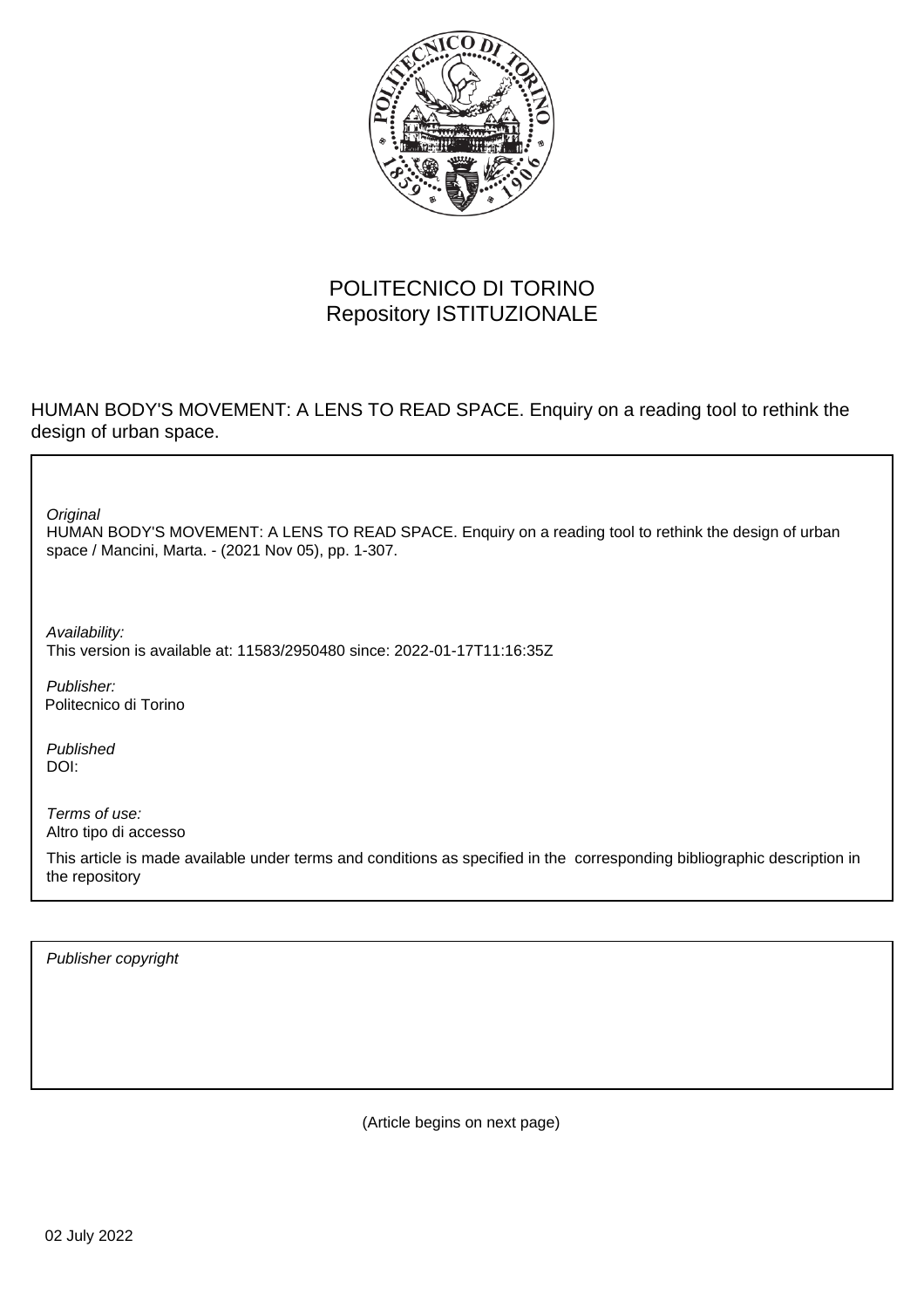

Doctoral Dissertation Doctoral Program in in Architecture. History and Project (33<sup>th</sup> Cycle)

# **Human body's movement: a lens to read space**

# **Enquiry on a reading tool to rethink the design of urban space**

By

### **Marta Mancini**

\*\*\*\*\*\*

**Supervisors** Prof. Michele Bonino (Politecnico di Torino) Prof. Zhang Li (Tsinghua University)

#### **Doctoral Examination Committee:**

Prof. Mauro Berta, Politecnico di Torino Prof. Francesca Frassoldati, Politecnico di Torino Prof. Jonathan Hale, Referee, University of Nottingham Prof. María José Martínez Sánchez, Referee, Staffordshire University Prof. Tang, Keyang, Tsinghua University

> Politecnico di Torino 2021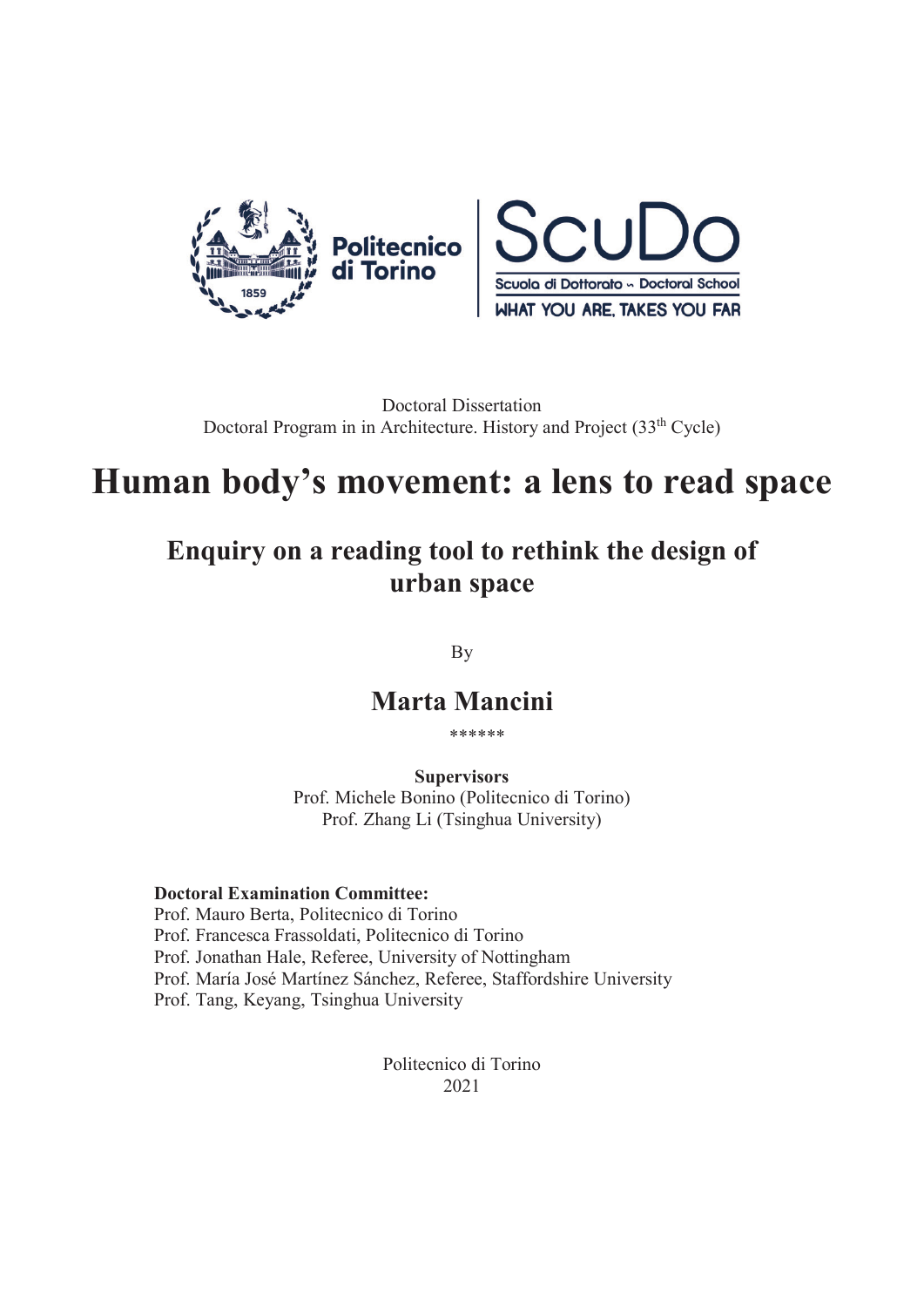# **Declaration**

I hereby declare that, the contents and organisation of this dissertation constitute my own original work and does not compromise in any way the rights of third parties, including those relating to the security of personal data.

Marta Mancini

2021

\* This dissertation is presented in partial fulfillment of the requirements for **Ph.D. degree** in the Graduate School of Politecnico di Torino (ScuDo).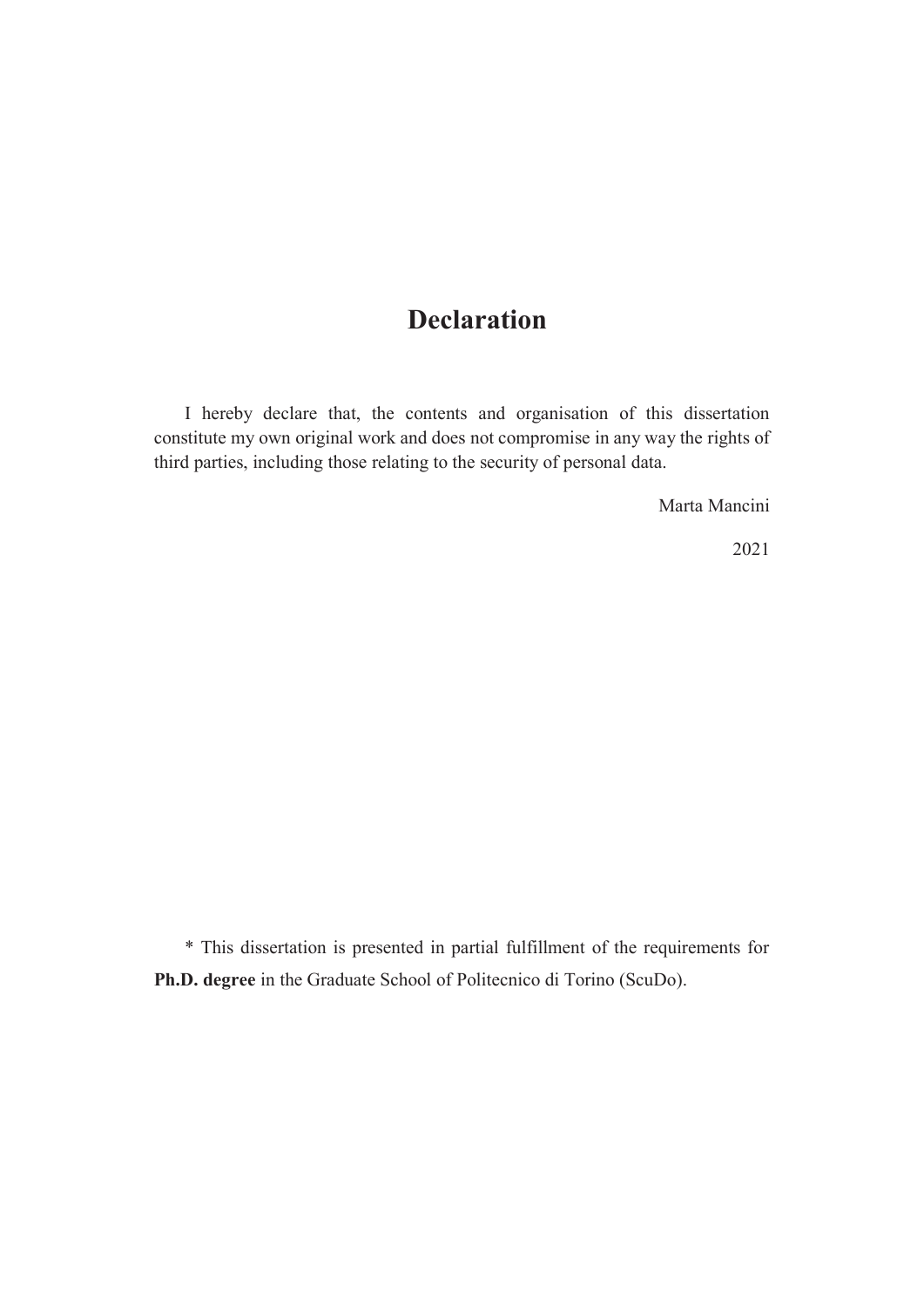#### **Abstract**

In an era of fast-pace urbanisation processes and spatial and economic technologisation, urban spaces are increasingly incapable of stimulating a creative engagement with the human body, causing the flattening of the embodied experience of architecture (Sennett, 1994). If these concerns were primarily rooted in the European urban context and linked to the repercussions of early industrialisation, of capitalistic, hygienic and Enlightenment thinking, nowadays they afflict spatial design globally. The design of urban public space is often at the service of immediate functionality, with little attention to the quality of the "space of the body" or the "space of bodily inter-action". It struggles to connect with the human perceptual dimension and to enhance the lived experience of built up spaces.

Akin questions have been emerging in contemporary China. In a context of relentless urban population growth and urban expansion, in the past decade the Central Government has been seeking to provide higher-quality living standards and a more "human-centred" urbanisation.

The thesis addresses such macro-scale urban concern through the elaboration of a micro-scale tool. Being the "urban" a complex phenomenon of multiform dimensions (Amin & Thrift, 2017), the present work focuses on the implementation of a methodological approach to support designers to "read" space from a novel perspective.

The relationship between human body and space is intrinsic and mutual. As human beings, we act, we know, we inhabit space thanks to the encumbrance of our bodies (Merleau-Ponty, 1962). We come to apprehend the world and get to know what it feels like to occupy space by virtue of our own embodiment (Mallgrave, 2013). Furthermore, the body is means of action and interaction. It enables movement that, in turn, influences and shapes cognition (Merleau-Ponty, 1962;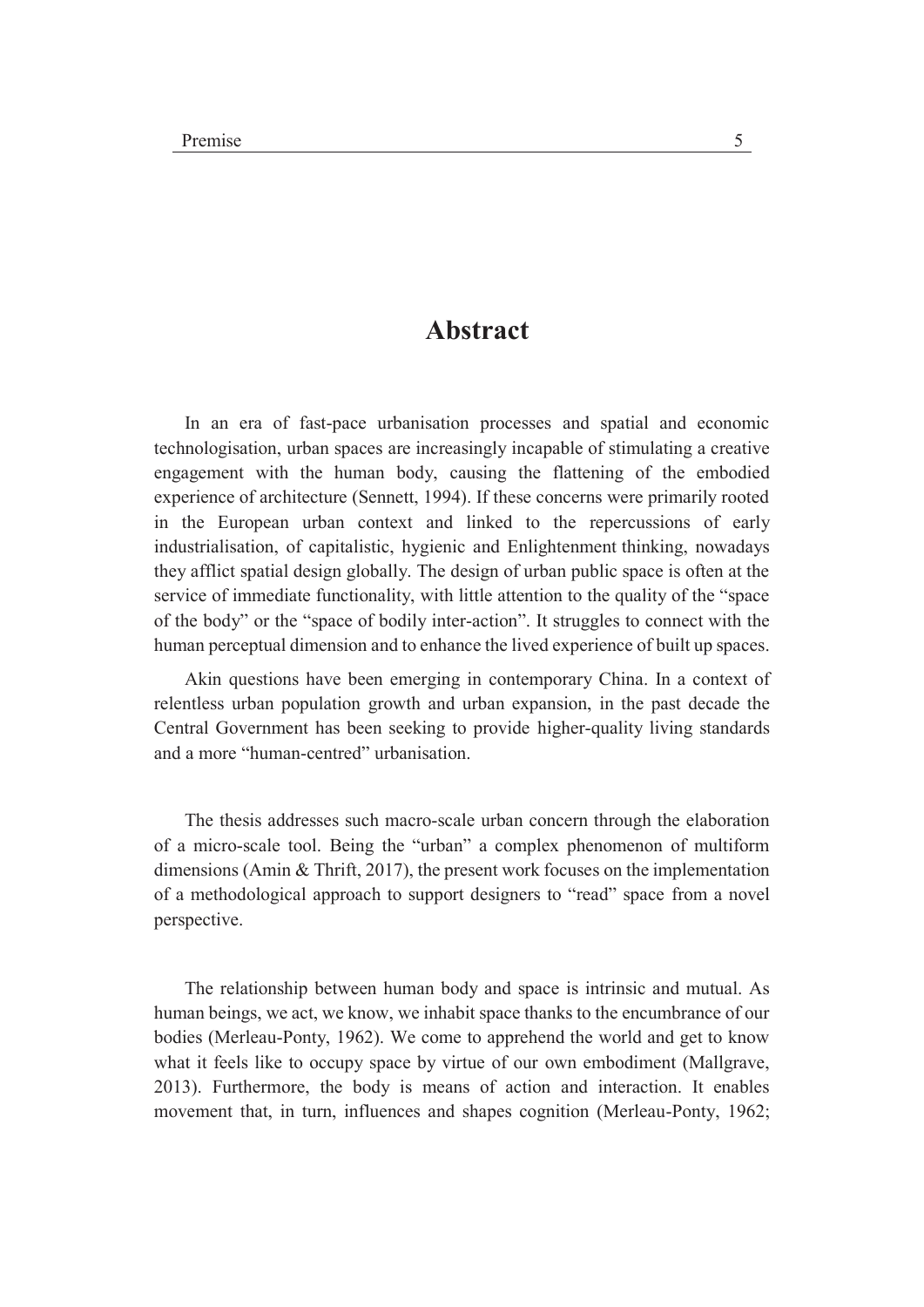Gibson, 1986). While moving, the body grasps fundamental spatial-relations that, even if not visible, contribute to apprehend depth and orient oneself in the world (Lakoff & Johnson, 1999), constituting the notion of space.

Considering human spatial experience as a result of sensorial perceptions channelled through bodily movement, the moving body becomes carrier of implicit spatial knowledge and, therefore, subject of investigation.

The present work is a design-driven research that aims to investigate the concealed relationship of interaction that perceptually entangles the body to urban public spaces where body-subjects are exposed to physical and social interactions. In this way, the spaces of the city become stage of engagement, of action, of bodily movement.

The dissertation overcomes the static, visual, formal, aesthetic understanding of architecture and embeds the moving body in spatial principles. The objective is to elaborate a methodology: a "reading tool" to conceive and look at architectural and urban space in a novel way, enabling the interpretation of implicit spatial dynamics. The original contribution of this work consists of, first, the construction of a theoretical frame, second, the implementation of a scoring system to record the progressive interaction of bodies and space throughout time.

The research objectives are pursued through the employment of mixed qualitative methods and an experimental inter-disciplinary approach that brings together the domains of architectural theory, educational science and dance/choreography. The re-working of the Lewinian experiential learning process (Kolb, 1984/2015) implies a mutual support among the research phases: the abstraction of conceptual principles from an ontological investigation and the literature review of existing visual representational methods inform the production of an original scoring system; the "concrete experience" and fieldwork enable experimentation through "exploratory laboratories" and the formulation of initial "reflective observations".

The idea is to enrich the domain of architectural and urban theory and design with scoring tools and methods derived from the discipline of dance/choreography (Laban, 1966/2011; Thiel, 1961; Halprin, 1969). The elaborated scoring system does not aim to objectively represent and describe movement, but rather to investigate what the inter-action between the moving body and the designed built